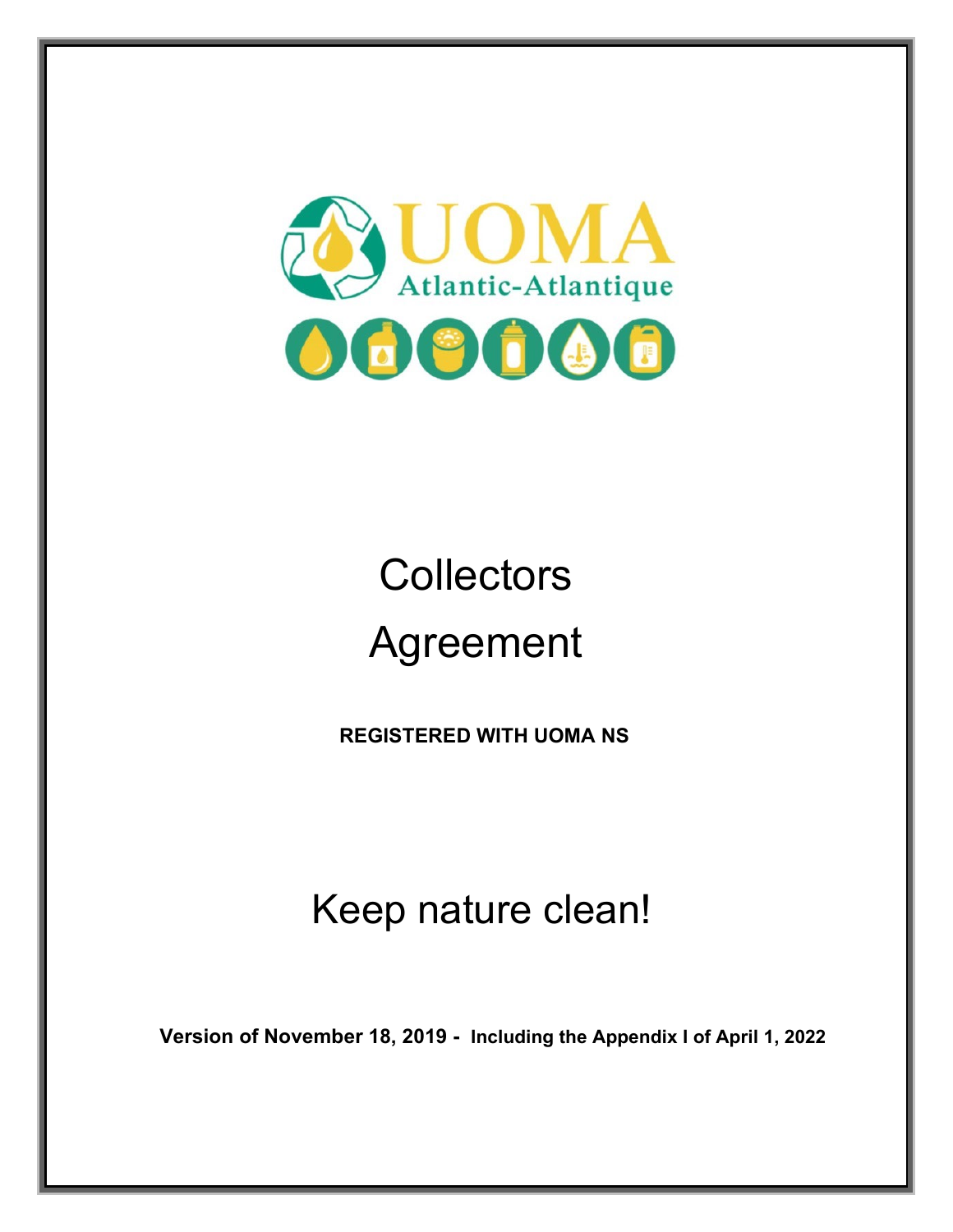**BETWEEN: SOCIÉTÉ DE GESTION DES HUILES USAGÉES de l'Atlantique – Atlantic USED OIL MANAGEMENT ASSOCIATION**, a company constituted under Part III of the *Companies Act,* having its principal place of business at 277, Main st, 2<sup>nd</sup> floor, Fredericton, New Brunswick, represented by Jean Duchesneau, its General Manager, duly authorized to act herein;

(hereinafter called "*UOMA* NS")

**AND:**

\_\_\_\_\_\_\_\_\_\_\_\_\_\_\_\_\_\_\_\_\_\_\_\_\_\_\_\_\_\_\_\_\_\_\_\_\_\_\_\_\_\_\_\_ (print complete legal entity name)

having its principal place of business at:

\_\_\_\_\_\_\_\_\_\_\_\_\_\_\_\_\_\_\_\_\_\_\_\_\_\_\_\_\_\_\_\_\_\_\_\_\_\_\_\_\_\_\_, (address)

herein represented by:

\_\_\_\_\_\_\_\_\_\_\_\_\_\_\_\_\_\_\_\_\_\_\_\_\_\_\_\_\_\_\_\_\_\_\_\_\_\_\_\_\_\_, (print name)

\_\_\_\_\_\_\_\_\_\_\_\_\_\_\_\_\_\_\_\_\_\_\_\_\_\_\_\_\_\_\_\_\_\_\_\_\_\_\_\_\_\_, (printed title)

duly authorized to act herein, as he/she so declares:

(hereinafter called the "**Collector**")

#### **PREAMBLE**

**WHEREAS** UOMA NS has been constituted and recognized by Nova Scotia Environment to represent its members that are subject to the Regulation and for the purposes of implementing and managing a recovery and reclamation system for designated materials within the territory of the Province of Nova Scotia; in accordance with this Regulation.

**WHEREAS** UOMA NS has set up a process for selection and registration of the collectors for the system it operates.

**WHEREAS** the Collector wishes to register with UOMA NS so that it can participate in the recovery and reclamation system within the territory of the Province of Nova Scotia;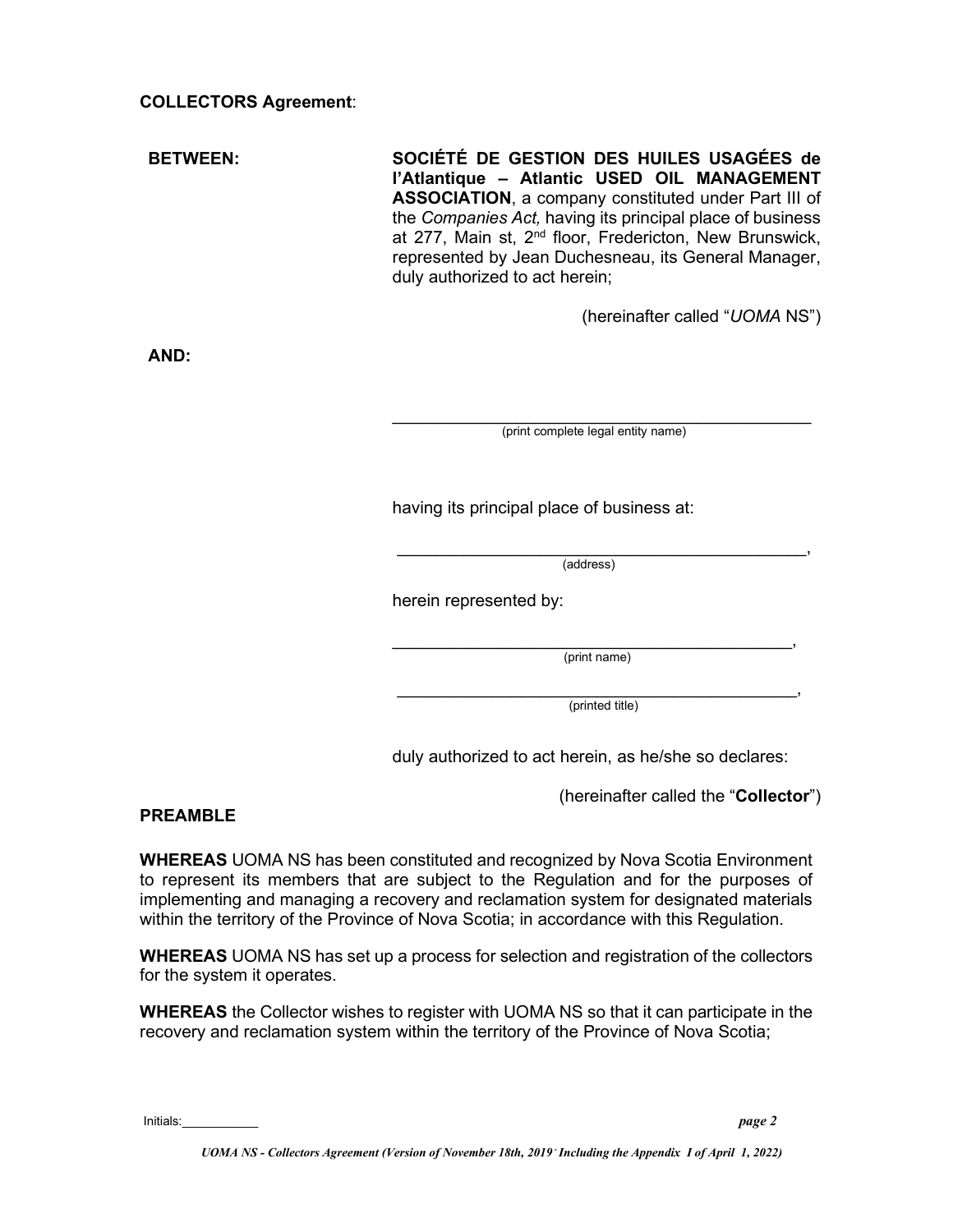#### THE PARTIES AGREE AS FOLLOWS:

#### **1. Definitions**

The following words and expressions mean or define:

- (i) *Act:* means the *Environment Act* and the regulations enacted pursuant to it;
- (ii) *Applicant* means any collector who wants to register with UOMA NS, does whatever is necessary, and submits all documents and information required for that purpose.
- (iii) *Collection facility (return collection facility)* means a facility that, as per section 18R of the Regulation, is identified as such under an approved oil and glycol stewardship plan and accepts used oils, used glycols (antifreezes), used oil containers, used glycol (antifreeze) containers and used diesel exhaust fluid containers of 50 liters or less, used oil filters as well as used aerosol lubricant containers for all kinds of lubricants and used aerosol cleaners for automotive parts from people who wish to return them;
- (iv) *Collector* means a business registered with UOMA NS to pick up the designated materials governed by the Regulation from generators or collection facilities and deliver them to a processor registered with UOMA NS;
- (v) *Collectors Agreement or Agreement* means this "Agreement" entered into between the Collector and UOMA NS;
- (vi) *Collectors and Processors Manual* means the manual supplied by UOMA NS to collectors and processors which describes the management system for designated materials set up by UOMA NS and the details of the systems and procedures that relate to their businesses, as amended from time to time by UOMA NS;
- (vii) *Collector Registration Application Form* means the document to be completed by businesses that apply to UOMA NS for registration as collector*;*
- (viii) *Collector return incentives* means the financial incentive disbursed by UOMA NS to collectors registered with UOMA NS for recovery of designated materials;
- (ix) *Designated materials* means used oils, used oil containers with a capacity of 50 liters or less including used aerosol lubricant containers for all kinds of lubricants, used glycols (antifreezes) and its containers with a capacity of 50 liters or less, used diesel exhaust fluid containers of 50 liters or less, used aerosol containers for cleaners for automotive parts and used oil filters throughout the territory of the province of Nova Scotia;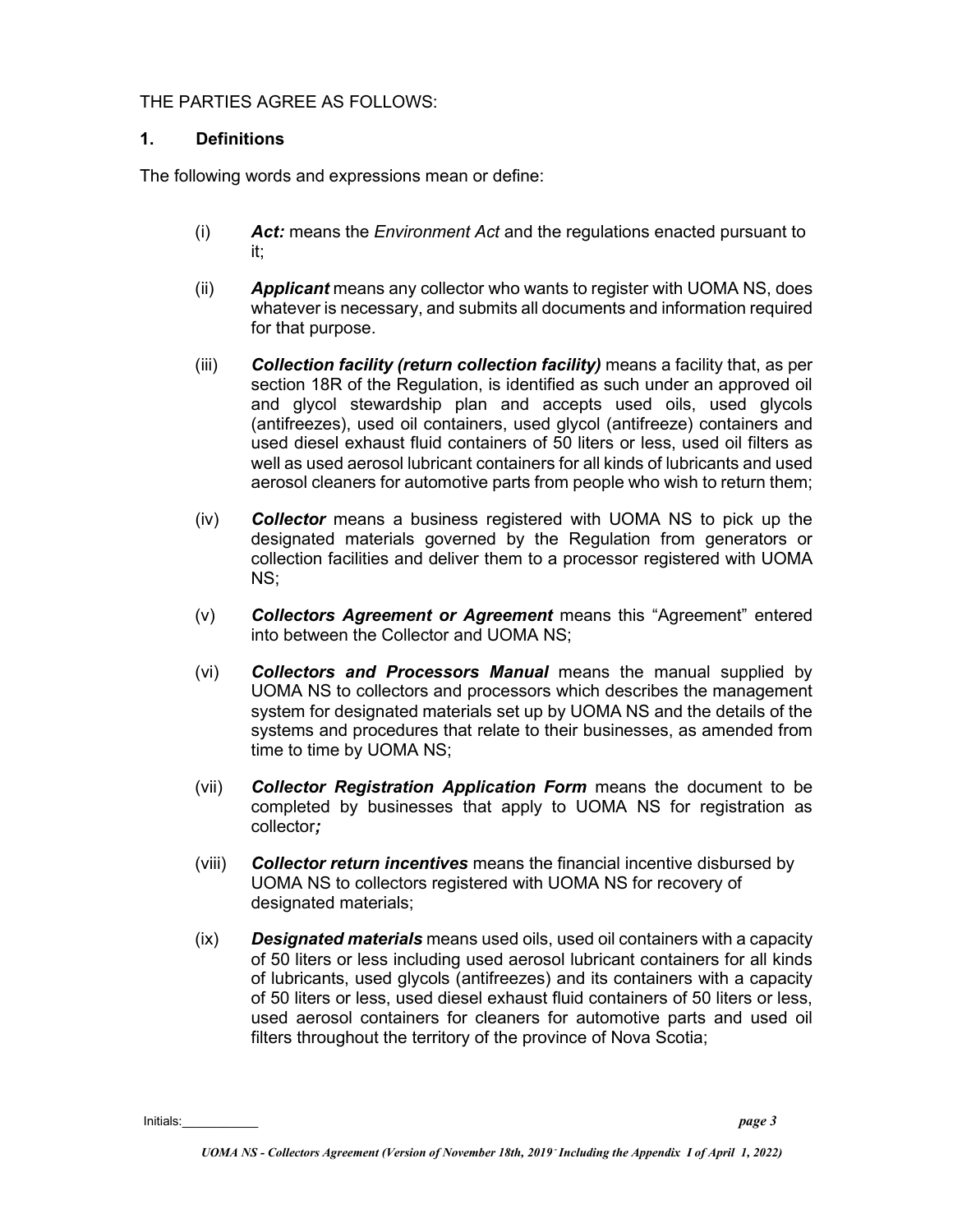- (x) *Generators* means the users of the designated materials in the normal course of business or as private consumers;
- (xi) *Glycol (antifreeze)* means ethylene or propylene glycol used or intended for use as a vehicle or commercial engine coolant, but does not include any of the following: plumbing glycol (antifreeze), windshield washer glycol (antifreeze), lock deicer glycol (antifreeze), gasoline and diesel fuel antifreeze (glycol), as described in section 18 R of the Regulation;
- (xii) *Glycol (antifreeze) concentration* means the percentage of glycol (antifreeze) as opposed to the percentage of water;
- (xiii) *Minister* means Nova Scotia Environment;
- (xiv) *Oil* means any petroleum or synthetic derived crankcase oil, engine oil and gear oil, and hydraulic fluid, transmission fluid and heat transfer fluid, or fluid used for lubricating purposes in machinery or equipment, as described in section 18 R of the Regulation;
- (xv) *Oil filter* means a spin-on style or element style fluid filter that is used in hydraulic, transmission or internal combustion engine applications, or an oil filter, a diesel fuel filter, a storage tank fuel filter and a household furnace oil filter other than a gasoline filter as described in section 18 R of the Regulation;
- (xvi) *Processor* means a business registered with UOMA NS that process in order to give a second life to designated materials governed by the Regulation;
- (xvii) *Regulation* means the *Solid Waste-Resource Management Regulations,* made under Section 102 the *Environment Act;*
- (xviii) *UOMA NS* means SOCIÉTÉ DE GESTION DES HUILES USAGÉES de l'Atlantique – Atlantic USED OIL MANAGEMENT ASSOCIATION and has been constituted and recognized by Nova Scotia Environment to represent its Members that are subject to the Regulation and for the purposes of implementing and managing a recovery and reclamation system for designated materials within the territory of the province of Nova Scotia in accordance with this Regulation*;*
- (xix) *Used aerosol containers* means a container that contained aerosol lubricant and cleaner for automotive parts;
- (xx) *Used diesel exhaust fluid containers* means a container with a capacity of 50 liters or less that contained diesel exhaust fluid;
- (xxi) *Used glycol (antifreeze)* means glycol that, through use, storage or handling can no longer be used for its original purpose;
- (xxii) *Used Glycol (antifreeze) container* means a container with a capacity of 50 liters or less that contained glycol;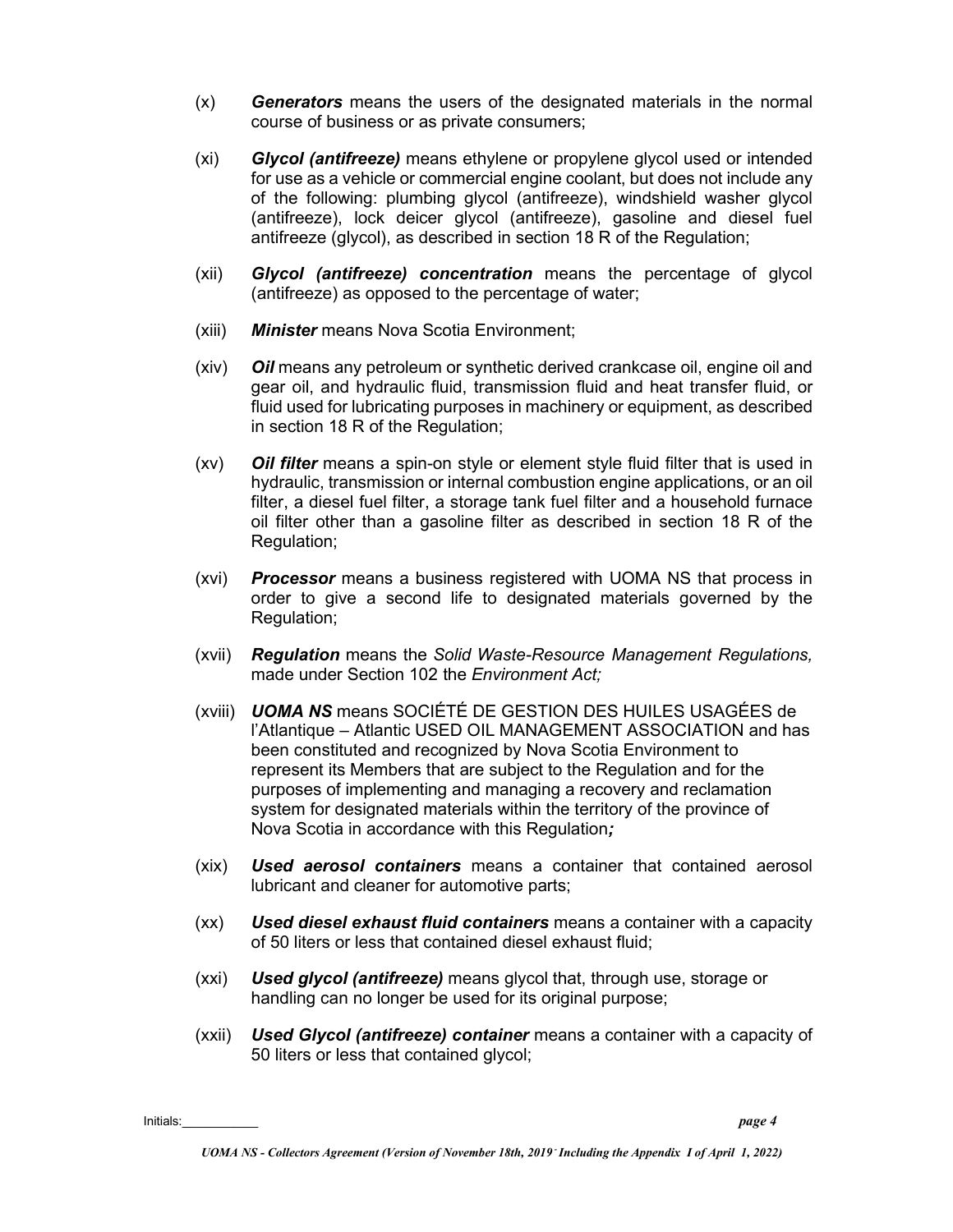- (xxiii) *Used oil* means oil that, through use, storage or handling, can no longer be used for its original purpose,
- (xxiv) *Used oil container* means a container with a capacity of 50 liters or less that contained oil;
- (xxv) *Used oil filter* means an oil filter that, through use, storage or handling, can no longer be used for its original purpose;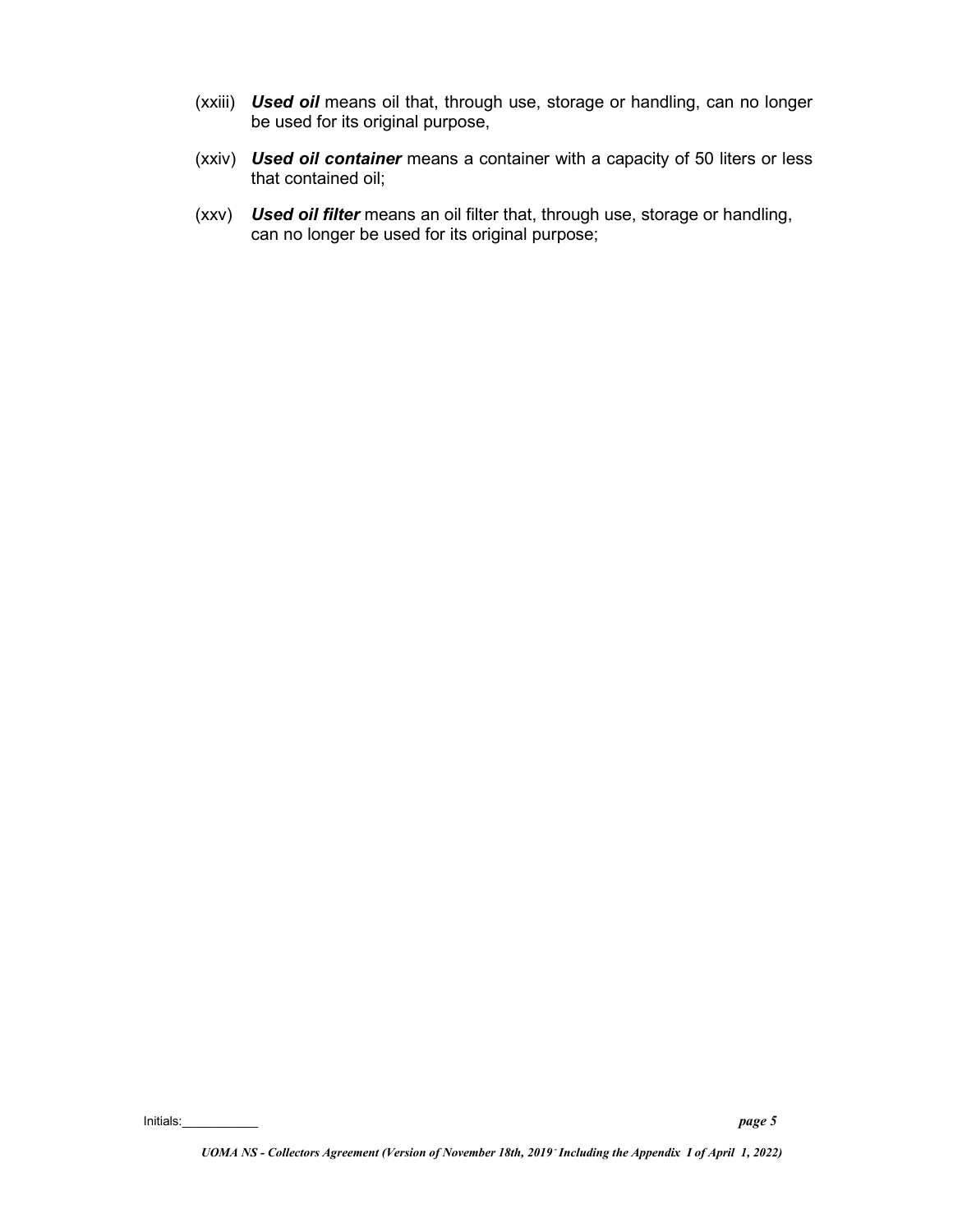#### **2. Conditions of registration and maintenance of registration**

- 2.1 Applicants must send the "Collector Registration Application Form" (available on UOMA NS' website at uoma.atlantic.com – in the collectors section), together with the documents required on the form and all other documents or information that UOMA NS might reasonably request.
- 2.2 All registrations end on December 31 of each year. They must therefore be renewed by January 1, as per the conditions specified on the "Collectors Registration Renewal Form" (available on UOMA NS' website at www.uomaatlantic.com – in the collectors section), and all other documents or information that UOMA NS might reasonably request. The said registration renewals automatically renew the previously signed "Collectors Agreement".
- 2.3 The Collector and its respective activities and facilities must comply at all times with the applicable laws and regulations, in particular with regard to management of the designated materials and their traceability, risk management and the safety of their operations, as well as training and information for the employees and executives responsible for or the people assigned to such activities.
- 2.4 The Collector must promptly send UOMA NS a copy of any notice of infraction, investigation, complaint or other request from a government or other authority relating to any order, statement of offence, pecuniary administrative penalty or notice of non-compliance with any regulation or legislation, especially any environmental legislation or regulation governing its UOMA NS-related activities.
- 2.5 The Collector agrees not to use the UOMA logo or any other designation prescribed as such by UOMA NS in any form of communication without written authorization by UOMA NS describing the terms and conditions of such use. However, the Collector may mention that it is registered with UOMA NS. If authorized to use UOMA NS' name, the Collector undertakes to specify that it is doing so as a partner and not as an associate.

#### **3. Obligations of the Collector**

- 3.1.a) Used oils
	- i) The Collector agrees to send UOMA NS all invoices for payment of used oils return incentives, with the "Used OIL Collector RI Claim Form" (available on UOMA NS' website at www.uoma-atlantic.com - in the collectors section) and all other information or documents requested on the form.
	- ii) Upon pickup from a used oil generator entitling the Collector to return incentives, the Collector undertakes to use the "Recycle Docket" form (available on UOMA NS' website at www.uomaatlantic.com - in the collectors section) and send it to UOMA NS with all the information or documents requested on it.
	- iii) The Collector acknowledges and agrees that it is responsible for inserting the dipstick in the tanker truck before and after each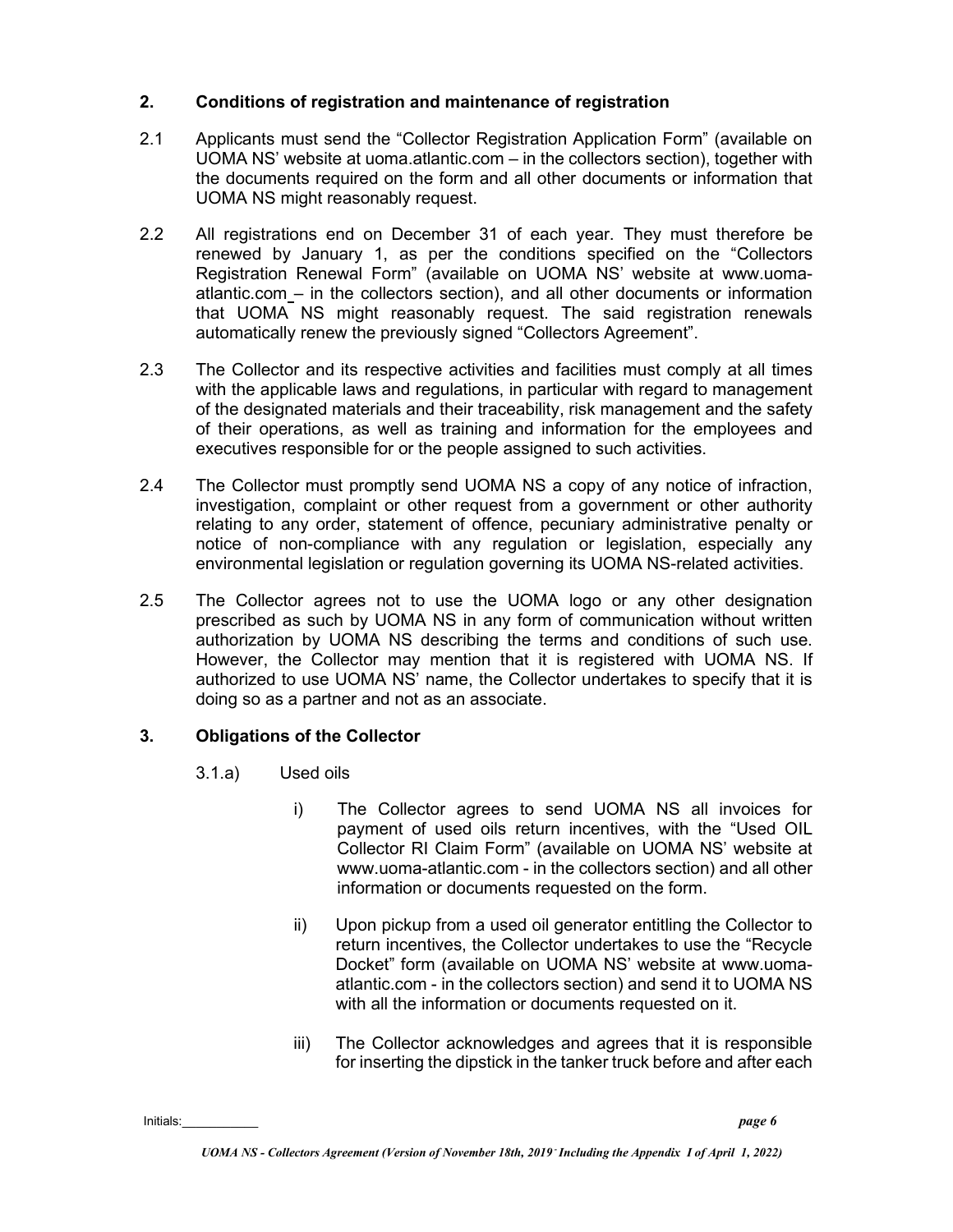pickup to determine the volume of used oils recovered from each generator location, and that the generator will have to check the volume of recovered used oils and sign the Recycle Docket. **The Collector must also make sure the designated materials have been recovered for UOMA NS. If a load contains UOMA NS designated materials and materials that are not UOMA NS designated, there must be separate measurements.**

- iv) The Collector must provide UOMA NS with an "Annual Statement" showing the total volume recovered, including the quantity reported to UOMA NS and the inventories at the beginning and end of the year, etc. (form available on UOMA NS' website at www.uoma-atlantic.com – in the collectors section).
- 3.1.b) Used glycols (antifreezes)
	- i) The Collector agrees to send to UOMA NS all invoices for payment of used glycols (antifreezes) return incentives, with the "Used GLYCOL (antifreeze) Collector RI Claim Form" (available on UOMA NS' website at www.uoma-atlantic.com – in the collectors section) and all other information or documents requested on the form.
	- ii) Upon pickup from a used glycol (antifreeze) generator entitling the Collector to return incentives, the Collector undertakes to use the "Recycle Docket" form (available on UOMA NS' website at www.uoma-atlantic.com – in the collectors section) and send it to UOMA NS with all the information or documents requested on the form.
	- iii) The Collector agrees that it is responsible for checking with a refractometer the glycol (antifreeze) concentration in the recovered product and the volume at each generator location. The generator must check the glycol (antifreeze) concentration and the volume of used glycol (antifreeze) recovered and sign the "Recycle Docket". **The Collector must also make sure the designated materials have been recovered for UOMA NS. If a load contains UOMA NS designated materials and materials that are not UOMA NS designated, there must be separate measurements.**
	- iv) The Collector must provide UOMA NS with an "Annual Statement" showing the total volume recovered, including the quantities reported to UOMA NS and the inventories at the beginning and end of the year, etc. (form available on UOMA NS' website at www.uoma-atlantic.com – in the collectors section).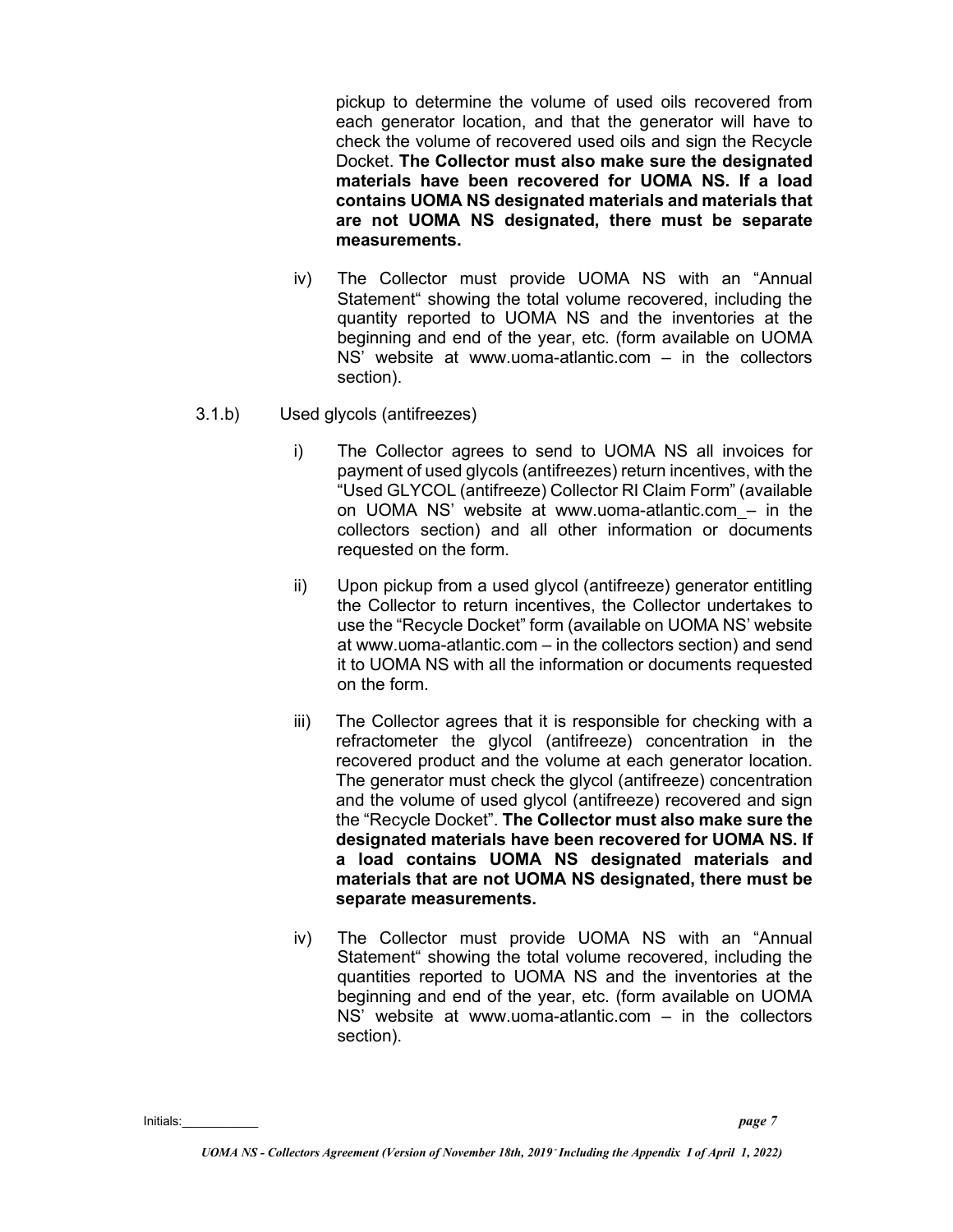#### 3.1.c) Used filters

- i) The Collector agrees that all used filter weights are to be confirmed by scale ticket. It is understood that the Collector must use the corrected weight to justify invoices sent to UOMA NS.
- ii) The Collector agrees to send UOMA NS all invoices for payment of used filters return incentives, with the "Used FILTERS Collector RI Claim Form" (available on UOMA NS' website at www.uoma-atlantic.com – in the collectors section) and all other information or documents requested on the form.
- iii) Upon pickup from a used filter generator entitling the Collector to return incentives, the Collector undertakes to use the "Recycle Docket" form (available on UOMA NS' website at www.uoma-atlantic.com – in the collectors section) and send it to UOMA NS with all the information or documents requested on the form.
- iv) The Collector agrees that it is responsible for showing the number of barrels or bins containing used filters that have been recovered from each generator location, and that the generator will have to check the number of recovered full or partially-filled barrels or bins and sign the "Recycle Docket".
- v) The Collector also agrees to set up a system allowing the barrels or bins to be identified based on its generator. **The Collector must also make sure the designated materials have been recovered for UOMA NS. If a load contains UOMA NS designated materials and materials that are not UOMA NS designated, there must be separate measurements.**
- vi) The Collector must provide UOMA NS with an "Annual Statement" showing the total volume recovered, including the volume reported to UOMA NS and the inventories at the beginning and end of the year, etc. (form available on UOMA NS' website at [www.uoma-atlantic.com](http://www.uoma-atlantic.com/) – in the collectors section).
- 3.1.d) Used oil, glycol (antifreeze) and diesel exhaust fluid containers (including used aerosol lubricant and cleaner for automotive parts containers)
	- i) The Collector agrees to send UOMA NS all invoices for payment of used oil, antifreeze and diesel exhaust fluid containers return incentives with the "Used oil, glycol (antifreeze) and diesel exhaust fluid CONTAINERS Collector RI Claim Form" (available on UOMA NS' website at www.uoma-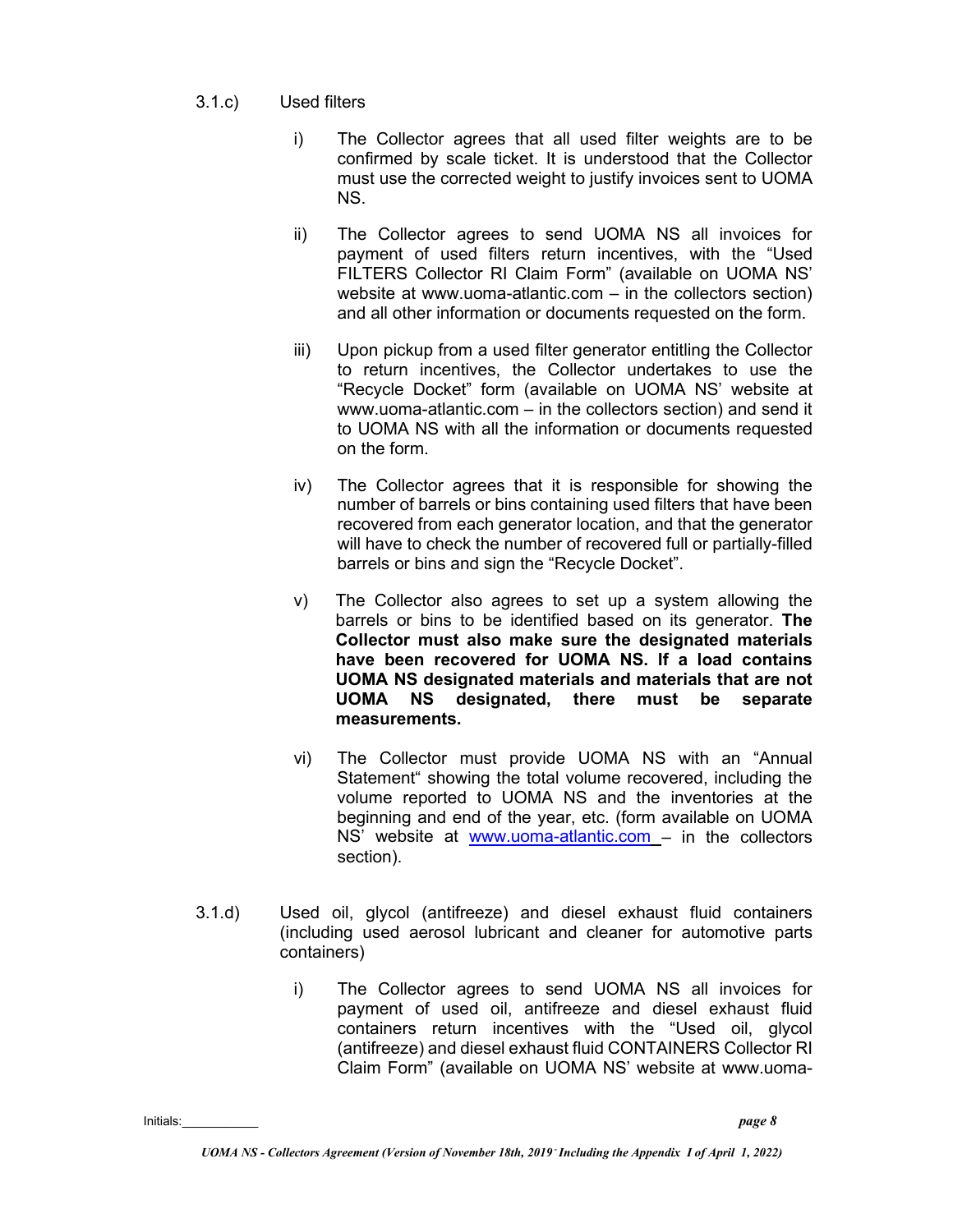atlantic.com – collectors section) and all other information or documents requested on the form.

- ii) Upon pickup from a used oil, glycol (antifreeze) and diesel exhaust fluid containers generator entitling the Collector to return incentives, the Collector undertakes to use the "Recycle Docket" form (available on UOMA NS' website at www.uomaatlantic.com – in the collectors section) and send it with all the information or documents requested on the form.
- iii) The Collector agrees that it is responsible for justifying the weight of the used oil, glycol (antifreeze) and diesel exhaust fluid containers recovered at each generator location, and that the generator will have to check the weight of the containers recovered and sign the "Recycle Docket". **The Collector must also make sure the designated materials have been recovered for UOMA NS. If a load contains UOMA NS designated materials and materials that are not UOMA NS designated, there must be separate measurements.**
- iv) The Collector must use the corrected weight to justify the claims submitted to UOMA NS.
- v) The Collector must comply with the minimum percentage of designated materials shown on the "Used oil, glycol (antifreeze) and diesel exhaust fluid CONTAINERS Collector RI Claim Form"; otherwise it will have to reimburse UOMA NS for the excess return incentives received on the excess volume and pay UOMA NS the return incentives that UOMA NS has paid to the processor on the same volume.
- vi) The Collector must provide UOMA NS with an "Annual Statement"showing the TOTAL volume recovered, including the quantities reported to UOMA NS and the inventories at the beginning and end of the year, etc. (form available on UOMA NS' website at www.uoma-atlantic.com – in the collectors section).

*Note:* All provisions set out above (except for "v") also apply to used lubricant and cleaner for automotive parts aerosols, and the "AEROSOL Collectors RI Claim Form" will be used.

#### **4. General payment information**

4.1 The Collector acknowledges and agrees that it may claim a return incentive only for designated materials recovered during the hundred (100) days preceding the date when UOMA NS receives the "Collector RI Claim Form" for "Used OILS" or "Used GLYCOLS (antifreezes)" or "Used FILTERS" or "Used CONTAINERS" or "Used AEROSOLS", as the case may be (available on UOMA NS' website at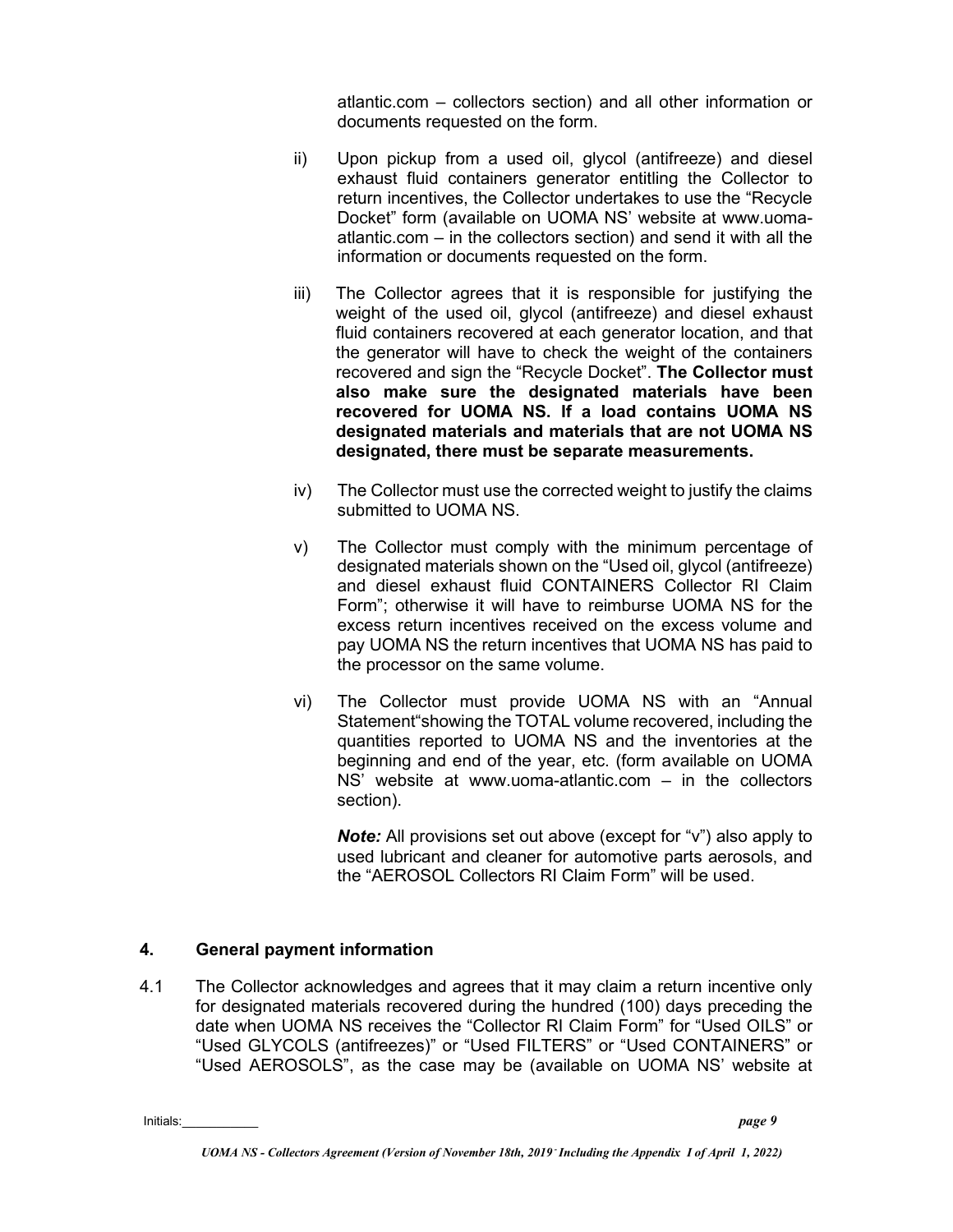www.uoma-atlantic.com – collectors section). UOMA NS undertakes to disburse the return incentive within thirty (30) days of receipt of the "Collector RI Claim Form" for "Used OILS" or "Used GLYCOLS (antifreezes)" or "Used FILTERS" or "Used CONTAINERS" or "Used AEROSOLS", as the case may be (available on UOMA NS' website at www.uoma-atlantic.com – collectors section).

4.2 **Exception to the 100-day rule:** in special circumstances that prevent the submission of return incentive claims within one hundred (100) days (the "Statutory Period"), Collectors **may request an extension** to the "Statutory Period", and **in order to do** so must submit a formal request for an extension **within the 100-day period**, and provide a written explanation as to why the return incentive claims cannot be made within the specified 100-day deadline. UOMA NS must study the extension request promptly. If UOMA NS agrees to grant the extension, the Collector must first provide an interim report of its collections within the "Statutory Period", without the bill of lading from the processor (no return incentive will therefore be paid), and second, provide the complementary report within eighty **(80)** days of the end of the "Statutory Period", together with the bill of lading covering the interim report and complementary report, so that the return incentives can be paid in full.

#### **5. Obligations of UOMA NS**

- 5.1 UOMA NS undertakes to pay the Collector the return incentives corresponding to the quantity of designated materials returned acceptably for reuse or reclamation, based on the amounts set out in Appendix I of this "Agreement", according to the zones created by UOMA NS and described in Appendix II of this "Agreement". Each zone includes different incentive levels; one for each product (used oils, used glycols (antifreezes), containers, filters and aerosols, etc.). UOMA NS, in its sole discretion, reserves the right to amend, add to or eliminate incentives and modify the zones described in Appendix II of this "Agreement".
- 5.2 Except as stipulated herein, UOMA NS undertakes not to disclose any confidential document or information received from the Collector, in compliance with the *Freedom of Information and Protection of Privacy Act* (SNS 1993, c.5). However, UOMA NS may transmit any document or information including the information included in its annual report and its stewardship plan to the Minister or to any authorized person at Nova Scotia Environment, or when such transmission is required by law or by any judicial or quasi-judicial authority.
- 5.3 UOMA NS will send the Collector ninety (90) days' written notice of any amendment to Appendix I or Appendix II about return incentives or zones, unless such amendments clearly benefit the Collector.

#### **6. Term of the "Agreement"**

6.1 This "Agreement" has a term of one (1) year as of the date it is signed by UOMA NS or until the Collector registration renewal date on or before January 1 after the "Agreement" is signed.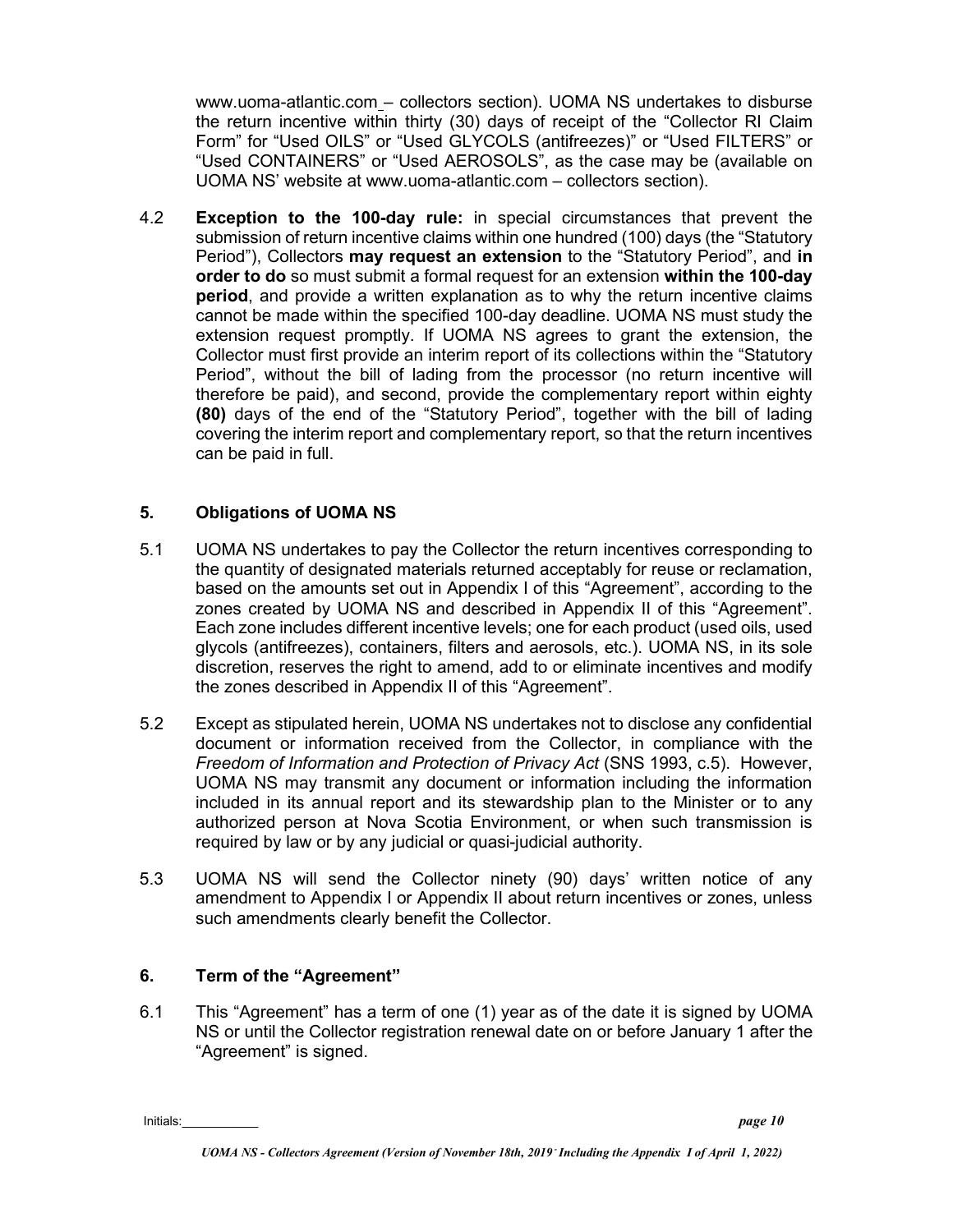- 6.2 In the event that the Collector gives UOMA NS written notice of its intention to terminate this "Agreement", it shall be deemed cancelled within 60 days of the date of receipt of the notice from the Collector. Upon receipt of the notice, UOMA NS may request a verification of the Collector's books and records.
- 6.3 The Collector hereby acknowledges and agrees that UOMA NS may suspend or revoke the Collector's registration if the Collector contravenes the law or the applicable regulations or the instruments set out below in subsection 7.3 and in this "Agreement", or upon any false, misleading or inaccurate representation made, in particular in the application for registration or in a claim form for payment of the return incentives by UOMA NS. The Collector also acknowledges and agrees that UOMA NS may suspend or revoke the Collector's registration certificate if (a) the Collector retires from business, (b) the Collector requests revocation of its registration certificate with UOMA NS, (c) the Collector becomes bankrupt or insolvent, or (d) there are significant or repeated breaches of the Collector's obligations under the terms hereof or those outlined in the "Collectors and Processors Manual".
- 6.4 The Collector agrees to surrender its registration certificate promptly to UOMA NS if the Collector's registration is revoked or suspended. The Collector agrees not to participate in UOMA NS' programs or carry on a business under the banner of such programs if it is not registered or if its registration is suspended or revoked.

#### **7. General conditions**

- 7.1 The Collector hereby confirms that all information submitted to UOMA NS is true and accurate; and undertakes to send UOMA NS any amendment thereto promptly or upon renewal of its "Agreement". The Collector also undertakes that any document or information to be transmitted to UOMA NS in the future will be in compliance and accurate.
- 7.2 The Collector agrees to indemnify and hold harmless UOMA NS, its officers, employees and its agents or mandataries against all liability of any nature whatsoever relating to its operations, costs, expenses, claims and suits, including judicial and extra-judicial fees, as well as reasonable attorney fees and other expenses, that may result from any false, misleading or inaccurate statement provided by the Collector.
- 7.3 The Collector acknowledges UOMA NS' authority to adopt, amend or withdraw regulations, programs, policies and procedures; and agrees to be bound by this "Agreement", by the "Collectors and Processors Manual", and by UOMA NS' bylaws, programs, policies and procedures; and honor the obligations contained therein.
- 7.4 Without restricting the obligations set out in Section 8 hereof, the Collector agrees to provide any inquiry, certificate of insurance, document, receipt, registration or other information required for the purposes of its registration or a claim for return incentives that UOMA NS may reasonably request.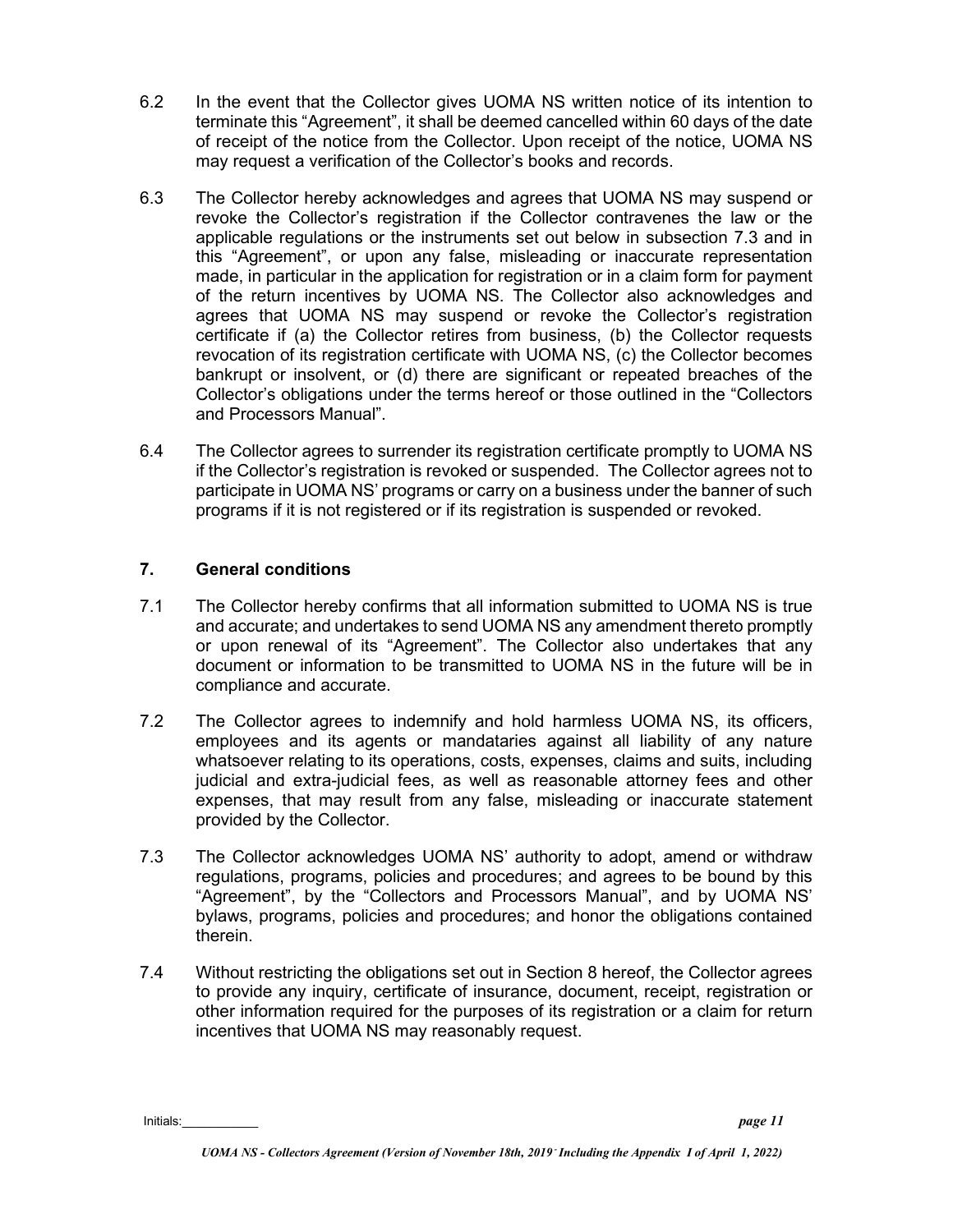- 7.5 The Collector agrees that UOMA NS will create and maintain an up-to-date database of collectors registered with UOMA NS, which may be consulted by Nova Scotia Environment, and the information it contains may be transmitted to the Minister and published in the Nova Scotia *Royal Gazette*, in accordance with the Act.
- 7.6 In the event that a registration is granted and/or a payment is made by UOMA NS and the information provided by the Collector is false, misleading or inaccurate, it is understood that such registration or payment was made without right or in error. Any such registration will therefore be null, void and any such payment must be promptly reimbursed to UOMA NS upon discovery of the misstatement or error.
- 7.7 UOMA NS has the right, in its sole discretion, to withhold any payment or registration application until it completes its verification or obtains information it deems sufficient from the Collector.

#### **8. Independent auditor: compliance review**

- 8.1 The Collector acknowledges and agrees to keep for at least 6 years complete, accurate and up-to-date books and records of all its operations and information required under the terms herein and the Regulation with regard to the recovered materials and the return incentives.
- 8.2 The Collector acknowledges and agrees that, in order to meet the requirements of the Regulation and this "Agreement" in relation to the compliance review, UOMA NS, Nova Scotia Environment, their auditors, inspectors or other duly authorized representatives shall have full access during normal business hours to the Collector's place of business and books and records, or to the place where the Collectors' books and records are kept, and to any other document or information required in order to complete the compliance reviews required by the Regulation, and have the right to take a copy of those documents at the Collector's expense throughout the term of this "Agreement" and for a period of six (6) years following the termination or cancellation of this "Agreement" or any renewal thereof, as the case may be. Accordingly, the Collector agrees to keep all its books and records and all other documents required for the purposes hereof in the same province in which it registered with UOMA NS.
- 8.3 Such compliance reviews are to be conducted at UOMA NS' expense, unless considerable errors (over 10%) in any amount paid to and/or any data supplied by the Collector are discovered following the compliance review, in which case the Collector must immediately disburse the following amounts to UOMA NS, together with all applicable taxes:
	- a) the amount of the incentives overpaid;
	- b) the compliance review expenses; and
	- c) administrative expenses over and above the compliance review expenses, as the case may be, equal to 20% of the overpaid incentive amounts.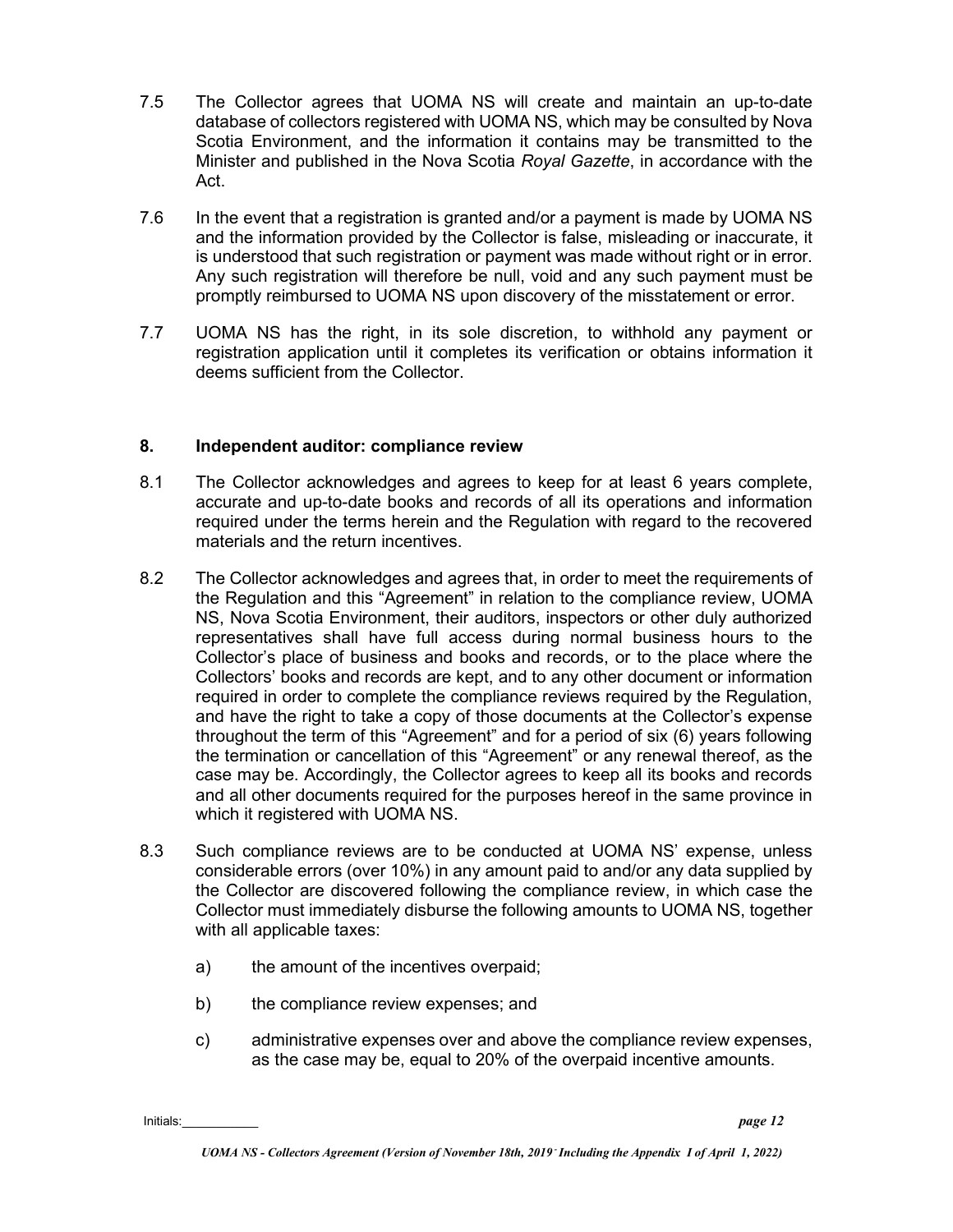#### **9. Final provisions**

- 9.1 The Parties hereto and their respective successors, heirs and legatees, assigns, and other legal representatives and their beneficiaries agree to be bound by the provisions hereof and those of the "Collectors and Processors Manual", and to honor the obligations incumbent upon them.
- 9.2 The Collector may in no way assign, encumber, alienate or subcontract, in whole or in part, the rights and obligations resulting from this "Agreement" for a purpose not specifically stipulated in the "Agreement" without the prior written consent of UOMA NS. In the event of any full or partial assignment of its business, the Collector will remain liable for the obligations incumbent upon it under the terms of this "Agreement", jointly and severally with any assignee, even in the event of bankruptcy or insolvency of the assignee. All documents transmitted by the Collector to UOMA NS will be submitted for information, review and verification purposes.
- 9.3 All rights described herein are cumulative and not alternative. The Collector cannot be released from its obligations under the terms of this "Agreement" by the fact that UOMA NS remains silent or delays the exercise of a right or recourse granted to it under this "Agreement"; such silence or delay is never to be interpreted against UOMA NS as an exemption or waiver of the full exercise of its rights and recourses, provided the legal limitation period for the exercise of such rights or recourses has not expired.
- 9.4 The preamble, the "Collectors and Processors Manual" and any document appended to this "Agreement" and any form to be completed (available on UOMA NS' website at www.uoma-atlantic.com – in the collectors section) form an integral part hereof.
- 9.5 Any contested claim arising from the enforcement of this "Agreement", any dispute with regard to its performance, including its cancellation or revocation, and any dispute arising from a problem of interpretation of this "Agreement" shall be submitted to arbitration, to the exclusion of the law courts.
- 9.6 The Parties hereto agree that the provisions of the *Arbitration Act* (RSNS 1989, c.19) (the ''Act'') currently in effect will govern any arbitration held hereunder. The parties agree that the said arbitration is to be held in the Province of Nova Scotia, City of Halifax before one arbitrator who will be chosen jointly by the parties within 10 days of the claim, failing which the arbitrator is to be appointed by a judge, on motion of one of the parties, pursuant to the provisions of the *Act*.
- 9.7 Any notice required under this "Agreement" will be sufficient if it is in writing and sent by a method of communication which allows the sending party to prove that the said notice was actually delivered to the addressee party at the address indicated at the beginning of the "Agreement" or at any other address that the latter may make known in accordance with this section.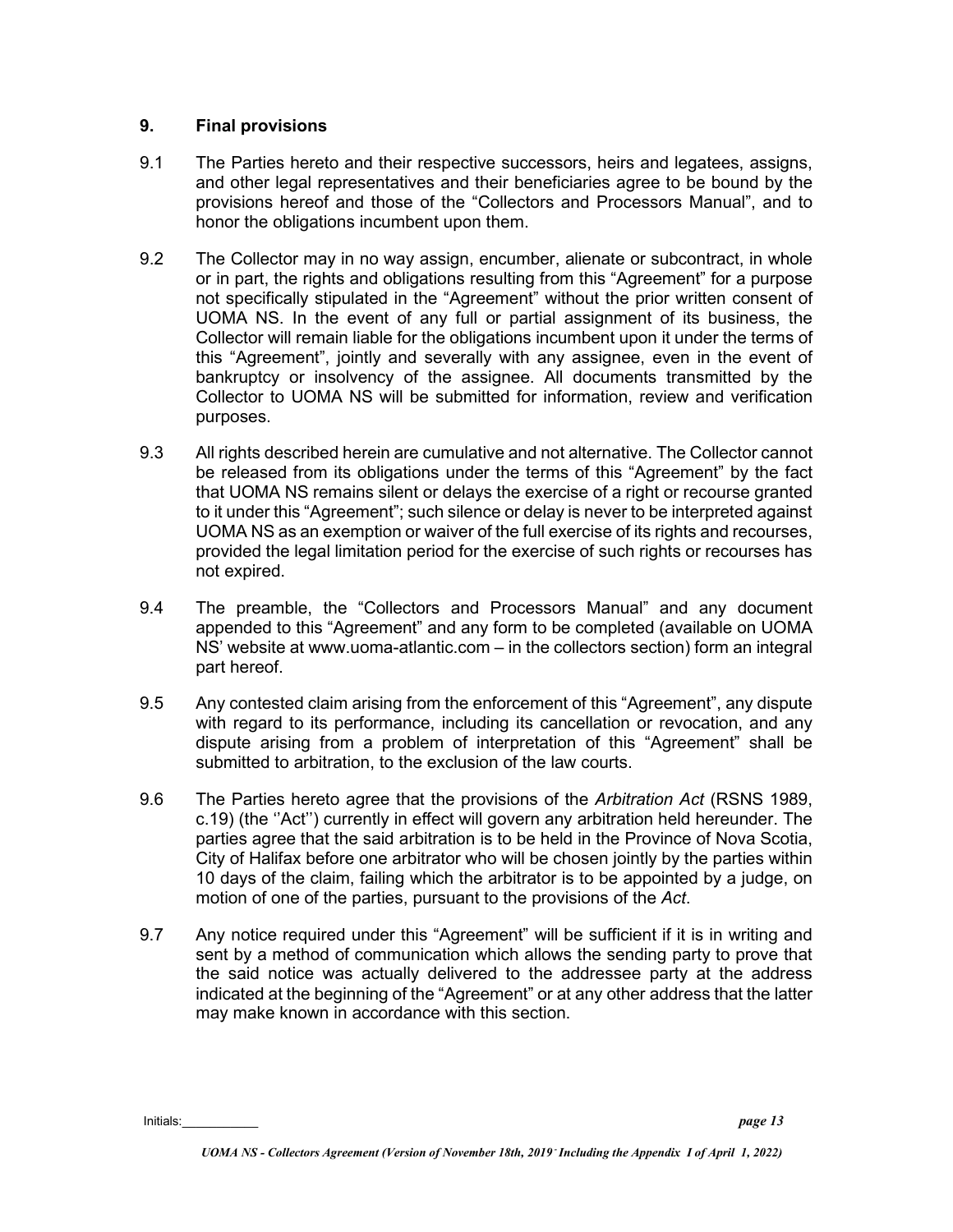- 9.8 This "Agreement" may be amended in whole or in part, only on UOMA NS' initiative. Subject to the Collector's right to terminate this "Agreement", any amendment thus made will take effect only on the date stipulated in the written notice communicated to the Collectors in accordance with this ''Agreement".
- 9.9 The "Agreement" and its interpretation, performance, application, validity and effects are subject to the applicable laws in effect in the Province of Nova Scotia and in Canada, which govern all of the provisions it contains in whole or in part.
- 9.10 Any provision of this "Agreement" not in compliance with the legislation shall be deemed to have no effect to the extent that it is prohibited by any law. The same applies for all clauses subordinated or related to such provision, to the extent that their applicability depends on the said provision.

| THE COLLECTOR:<br>(print company name) |                          |                               | SOCIÉTÉ DE GESTION DES HUILES USAGÉES de<br>l'Atlantique - Atlantic USED OIL MANAGEMENT |  |
|----------------------------------------|--------------------------|-------------------------------|-----------------------------------------------------------------------------------------|--|
|                                        |                          | <b>ASSOCIATION (UOMA NS):</b> |                                                                                         |  |
| Signature:                             |                          | Signature:                    |                                                                                         |  |
|                                        | (print signatory's name) |                               | Jean Duchesneau                                                                         |  |
|                                        | (signatory's title)      |                               | General Manager                                                                         |  |
| Date:                                  |                          | Date:                         |                                                                                         |  |
|                                        |                          |                               |                                                                                         |  |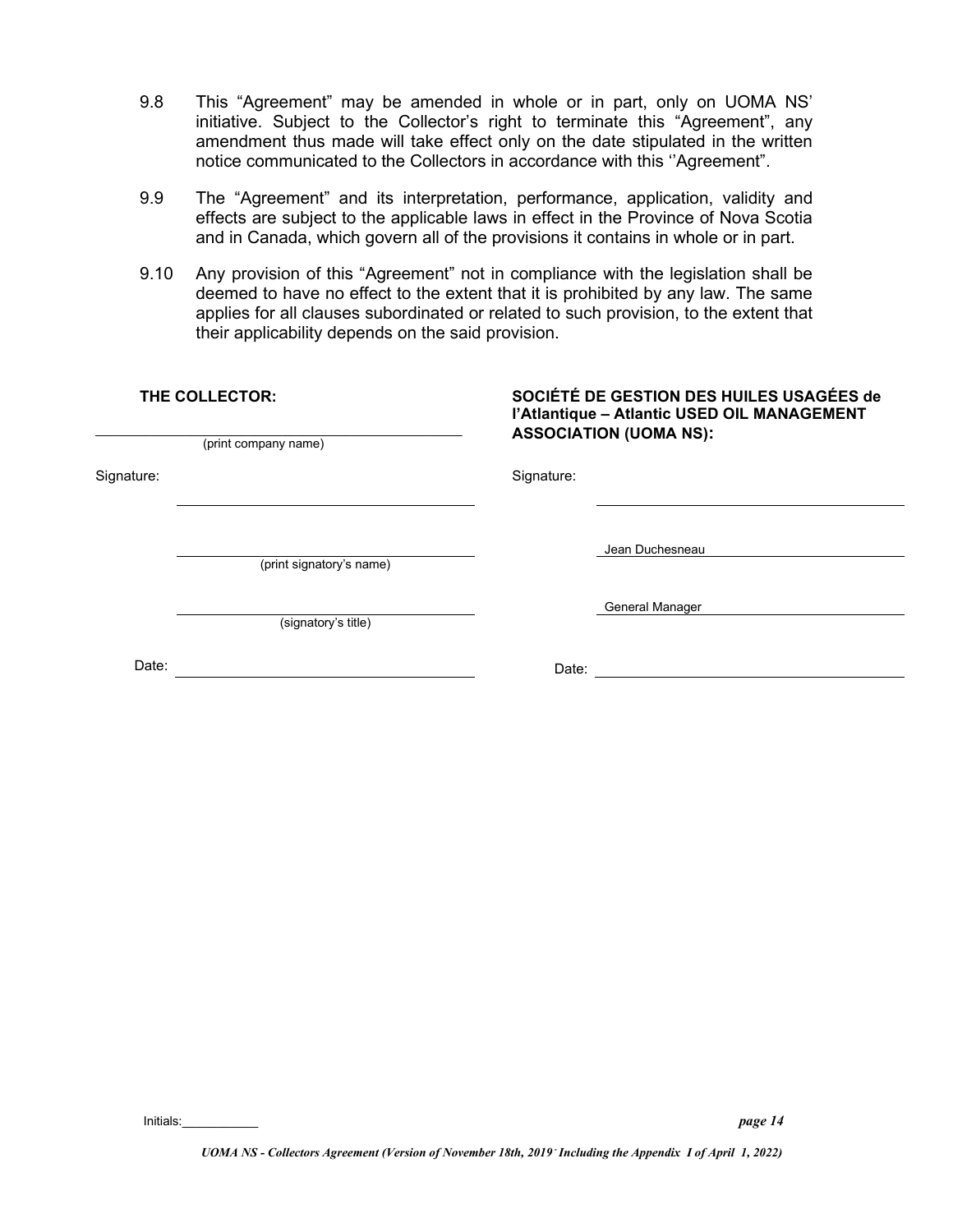#### **APPENDIX I**

*(Modified by the Board of Directors on November 25, 2021)* 

#### *Collectors Return Incentives*

#### **This Appendix I nullifies and replaces any previous Appendix I**

### **Rates as of April 1, 2022\***

| ZONE           | <b>USED OILS</b><br>(S/litre) | <b>USED</b><br><b>GLYCOLS</b><br>(antifreezes)<br>$(45-55)$<br>(\$/litre) | <b>USED</b><br><b>FILTERS</b><br>(S/kg) | <b>USED OILS, USED</b><br><b>GLYCOLS</b> (antifreezes) and<br><b>USED DEF CONTAINERS</b><br>(S/kg) | <b>USED AEROSOLS (lubricant</b><br>and cleaner for automotive parts<br><b>CONTAINERS</b><br>(S/kg) |
|----------------|-------------------------------|---------------------------------------------------------------------------|-----------------------------------------|----------------------------------------------------------------------------------------------------|----------------------------------------------------------------------------------------------------|
|                | 0.04                          | 0.50                                                                      | $0.90**$                                | $2.30***$                                                                                          | 3.65                                                                                               |
| $\overline{2}$ | 0.08                          | 0.60                                                                      | $0.95***$                               | $2.50**$                                                                                           | 3.75                                                                                               |
| 3              | 0.10                          | 0.80                                                                      | $1.05***$                               | $2.65***$                                                                                          | 3.95                                                                                               |
| 4              | 0.12                          | 0.90                                                                      | $1.20***$                               | $2.95***$                                                                                          | 4.05                                                                                               |

**NOTE**: For information concerning RI rates for Internal Collectors Processors, please contact UOMA NS.

\* Subject to the terms of Article 5.1 of the "Agreement"

\*\*Incentive rates modified April 1, 2022